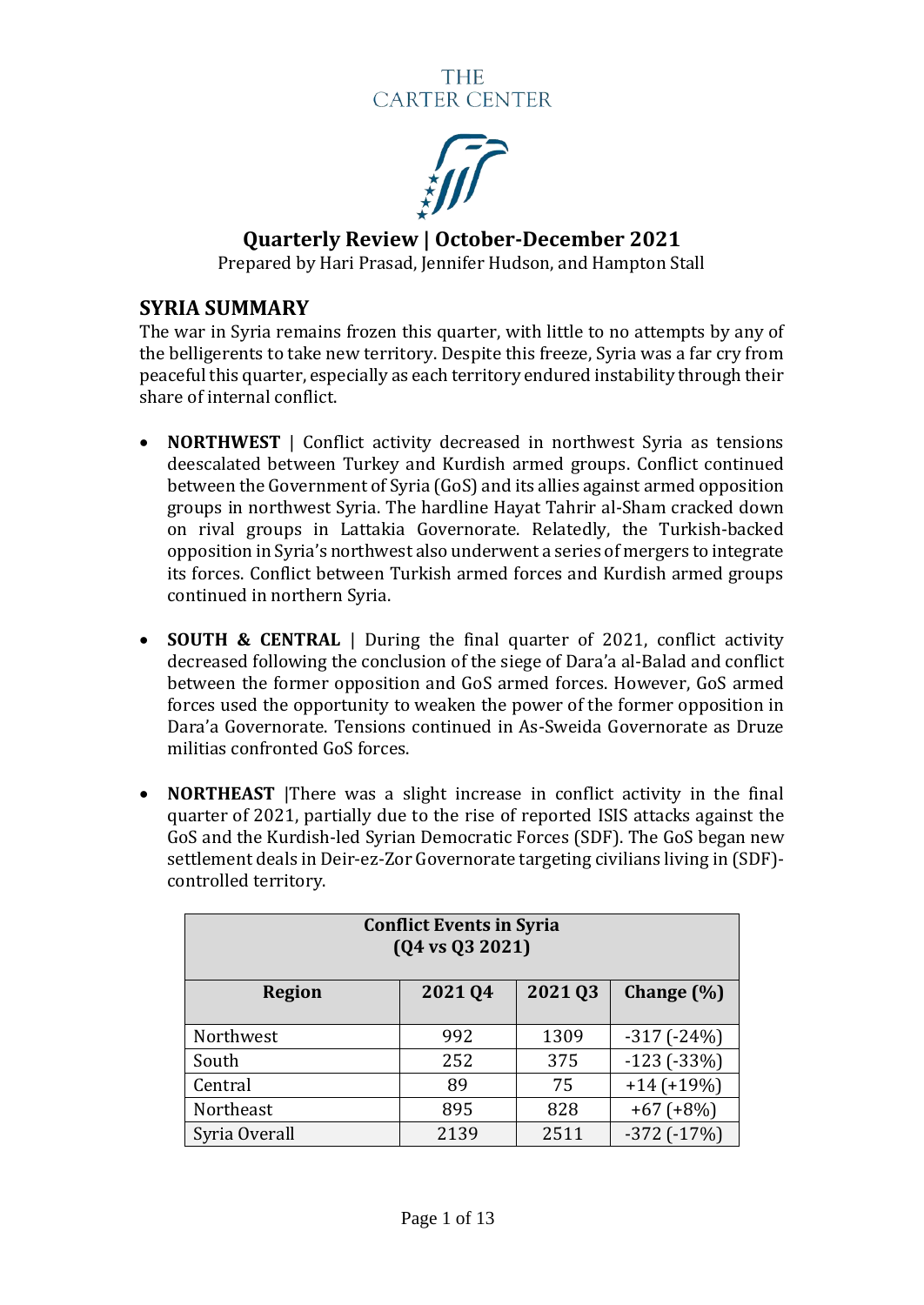

*Figure 1: Dominant actors' area of control and influence in Syria as of 31 December 2021.NSOAG stands for Non-state Organized Armed Groups. Also, please see footnote 1.*

# Territorial Holdings in Syria by Faction<br>1 January 2022



*Figure 2: Breakdown of territorial holdings by party as of 1 January 2022.*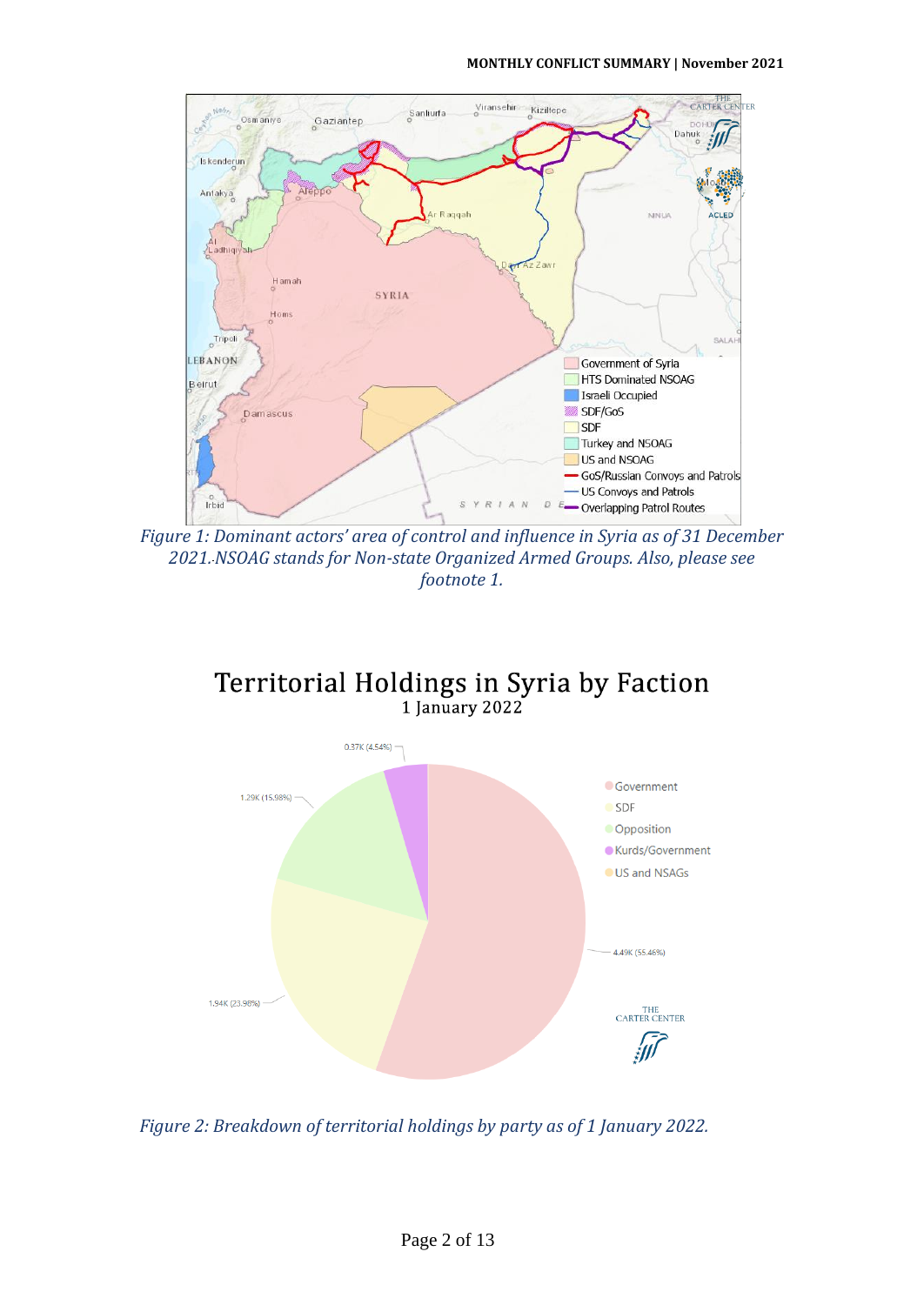#### **NORTHWEST SYRIA***<sup>1</sup>*

During the last quarter of 2021, 1,038 conflict events were recorded in northwest Syria, a slight decrease from the previous quarter (1,322). Conflict event counts for the fourth quarter of 2021 (2021 Q4) and third quarter of 2021 (2021 Q3) are collected in the table below:

| <b>Conflict Events in Northwest Syria</b><br>(Q4 2021 and Changes) |        |                      |  |  |
|--------------------------------------------------------------------|--------|----------------------|--|--|
| Governorate                                                        | 202104 | Change from $Q3$ (%) |  |  |
| Aleppo                                                             | 396    | $-172$ ( $-30\%$ )   |  |  |
| Idlib                                                              | 408    | $+38 (+8%)$          |  |  |
| Hama                                                               | 164    | $-92$ ( $-36\%$ )    |  |  |
| Latakia                                                            | 23     | $-15$ ( $-39%$ )     |  |  |
| Tartous                                                            |        | No Change            |  |  |
| Northwest Overall                                                  | 992    | $-317(-24%)$         |  |  |

Over 80 percent of conflict activity occurred between Aleppo and Idlib governorates. More than 80 percent of conflict activity in Idlib consisted of progovernment shelling and aerial bombardment in predominantly southern Idlib, consistent with the previous quarter, in contrast with the majority (>60%) of shelling and aerial bombardment in Aleppo Governorate conducted by Turkish forces.

As with the previous quarter, combat continued between Government of Syria (GoS) and armed opposition groups with the number of armed clashes between two sides in Idlib Governorate being predominantly higher in November 2021. Like previous quarters, Turkish armed forces and Turkish-backed armed opposition groups continued to battle against the predominantly Kurdish Syrian Democratic Forces (SDF) in Aleppo Governorate.

<sup>1</sup> Figure 1 depicts areas of the dominant actors' control and influence. While "control" is a relative term in a complex, dynamic conflict, territorial control is defined as an entity having power over use of force as well as civil/administrative functions in an area. Russia, Iran, and Hezbollah maintain a presence in Syrian government-controlled territory. Non-state organized armed groups (NSOAG), including the Kurdish-dominated SDF and Turkish-backed opposition groups operate in areas not under GoS control. The area along the junction of the Syrian border with Iraq and Jordan is a 55km de-confliction zone, established by the U.S.-led coalition that also includes a number of aligned local armed groups. Patrols are also depicted in the map to show the presence of actors that may have influence in an area. This is particularly relevant as U.S. and Russian forces regularly patrol towns and routes in the northeast. While they do not control local administration or local forces, there is an assumption of a high degree of coordination with local de facto authorities. Data collected is by the publicly available projec[t ACLED.](https://acleddata.com/#/dashboard)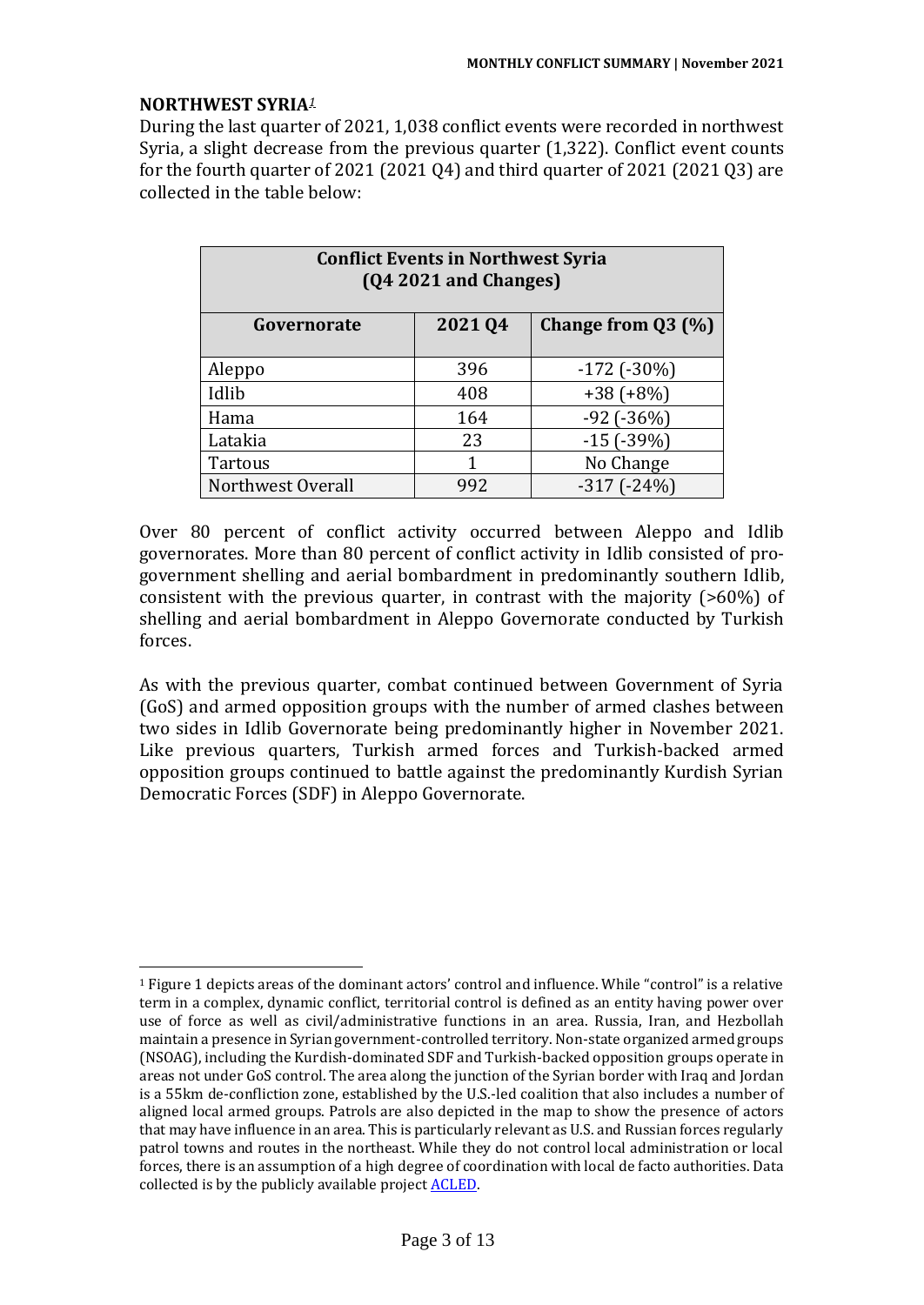

#### **The Government of Syria Against the Armed Opposition Conflict**

*Figure 3: Conflict between GoS armed forces and armed opposition groups in northwest Syria from October to December 2021. Largest bubble represents 32 conflict events. Data from The Carter Center and ACLED.*

During the last quarter of 2021, there were 687 conflict events recorded between GoS armed forces and their allies on the one side and armed opposition groups on the other. This was comprised of clashes, shelling, and aerial bombardments. The highest level of activity was recorded in October and November, with 254 and 247 conflict events respectively. This was followed by 186 conflict events in December. Most of these events – 170 in October, 130 in November, and 108 in December – consisted of shelling and aerial bombardment by GoS and Russia in the Aleppo, Hama, and Idlib Governorates. Notably, armed clashes between GoS armed forces and their allies on the one side and armed opposition groups on the other more than doubled from 20 to 50 between October and November. This was possibly due to the movement of military forces by the GoS towards the frontlines.

Following the GoS's new settlement agreements in Dara'a Governorate (see below), news emerged about a potential military operation by government forces to take control of the M4 highway in Idlib Governorate. <sup>2</sup> This was accompanied by GoS armed forces mobilization in southern Idlib Governorate. <sup>2</sup> In response, Turkey sent military reinforcements to Aleppo and Idlib Governorates. <sup>3</sup> The additional mobilization occurred as violence in northwest Syria escalated, and in

<sup>2</sup> [https://english.enabbaladi.net/archives/2021/10/is-idlib-at-the-threshold-of-military](https://english.enabbaladi.net/archives/2021/10/is-idlib-at-the-threshold-of-military-confrontation-or-a-turkish-russian-land-swap-deal/)[confrontation-or-a-turkish-russian-land-swap-deal/](https://english.enabbaladi.net/archives/2021/10/is-idlib-at-the-threshold-of-military-confrontation-or-a-turkish-russian-land-swap-deal/)

<sup>3</sup> [https://english.enabbaladi.net/archives/2021/10/is-idlib-at-the-threshold-of-military](https://english.enabbaladi.net/archives/2021/10/is-idlib-at-the-threshold-of-military-confrontation-or-a-turkish-russian-land-swap-deal/)[confrontation-or-a-turkish-russian-land-swap-deal/,](https://english.enabbaladi.net/archives/2021/10/is-idlib-at-the-threshold-of-military-confrontation-or-a-turkish-russian-land-swap-deal/) 

[https://english.enabbaladi.net/archives/2021/10/is-idlib-at-the-threshold-of-military](https://english.enabbaladi.net/archives/2021/10/is-idlib-at-the-threshold-of-military-confrontation-or-a-turkish-russian-land-swap-deal/)[confrontation-or-a-turkish-russian-land-swap-deal/](https://english.enabbaladi.net/archives/2021/10/is-idlib-at-the-threshold-of-military-confrontation-or-a-turkish-russian-land-swap-deal/)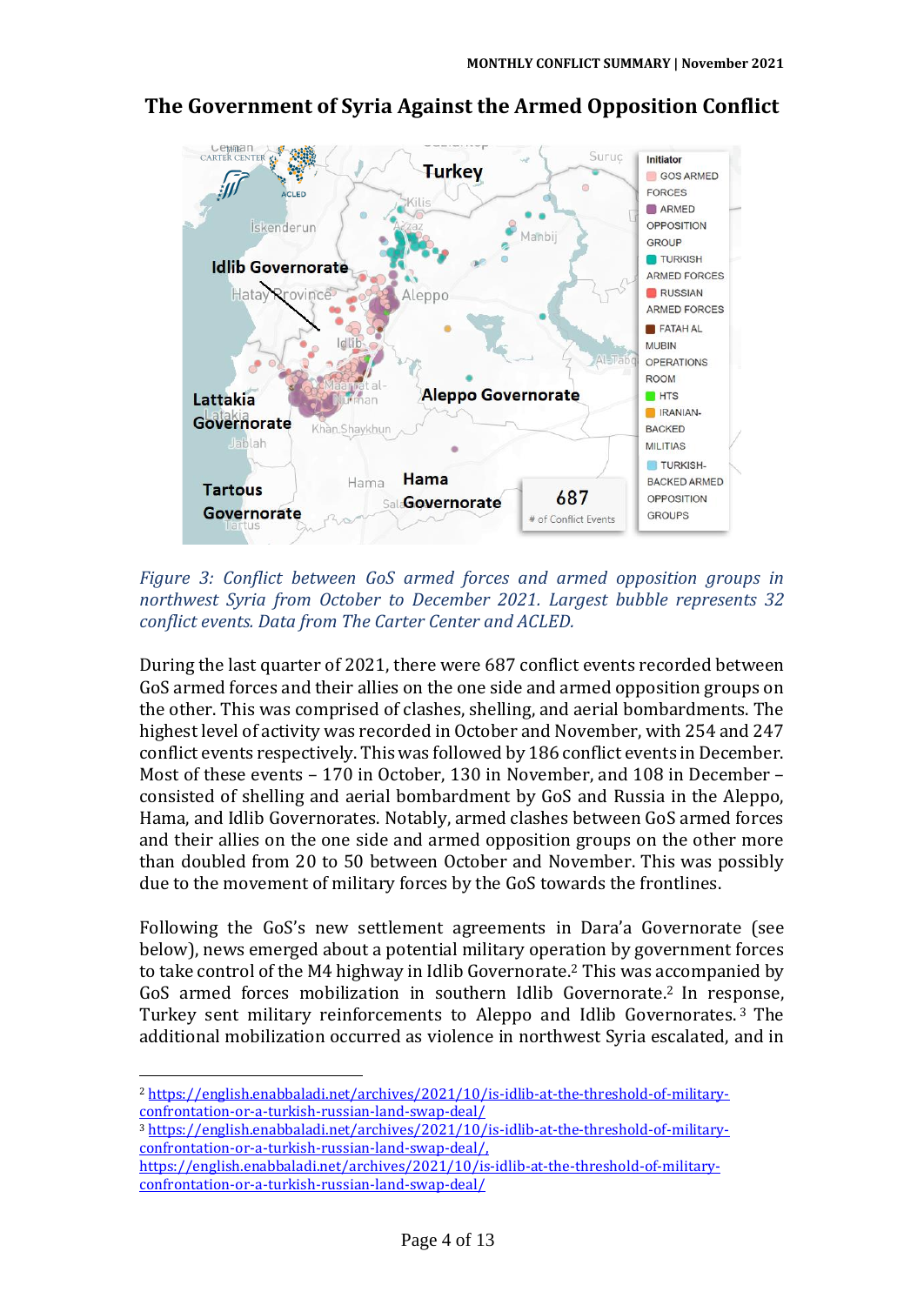the aftermath of Russia conducting airstrikes on Turkish-held territory at the end of September.<sup>4</sup> The escalating violence and ongoing negotiations between Russia and Turkey led some analysts to suspect that a land swap was being considered by the two parties. This did not come to pass and violence declined in the final months of 2021.



*Figure 4: Incidents of infighting and crackdowns among the various opposition groups in northwest Syria between October-December 2021. Largest bubble represents 4 conflict events. Data from The Carter Center and ACLED.*

Hayat Tahrir al-Sham (HTS) continued its efforts to crackdown on rival groups, which one analyst attributes to efforts to secure its sovereignty in the region and corresponds with the GoS's and Russia's efforts to neutralize violent extremist groups there.<sup>5</sup> In October, HTS conducted a military operation against two of its rivals, Junud al-sham and Jundallah, in northern Lattakia Governorate. <sup>6</sup> This resulted in a conditional settlement on October 28th with Junud al-Sham agreeing to withdraw from confrontation areas and HTS fighters returning to the frontlines with the government.<sup>7</sup> This follows a general trend by HTS to crackdown on any groups it views challenging its rule in northwest Syria, as well as silencing any critics.

<sup>4</sup> [https://www.al-monitor.com/originals/2021/09/russia-bombs-turkeys-allies-syria-ahead](https://www.al-monitor.com/originals/2021/09/russia-bombs-turkeys-allies-syria-ahead-putin-erdogan-summit)[putin-erdogan-summit](https://www.al-monitor.com/originals/2021/09/russia-bombs-turkeys-allies-syria-ahead-putin-erdogan-summit)

<sup>5</sup> [https://english.enabbaladi.net/archives/2021/11/hayat-tahrir-al-sham-driving-out-foreign](https://english.enabbaladi.net/archives/2021/11/hayat-tahrir-al-sham-driving-out-foreign-factions-why/)[factions-why/](https://english.enabbaladi.net/archives/2021/11/hayat-tahrir-al-sham-driving-out-foreign-factions-why/)

<sup>6</sup> <https://storymaps.arcgis.com/stories/757f4c040ee5484593ecaa264ac7d59a>

<sup>7</sup> [https://english.enabbaladi.net/archives/2021/11/hayat-tahrir-al-sham-driving-out-foreign](https://english.enabbaladi.net/archives/2021/11/hayat-tahrir-al-sham-driving-out-foreign-factions-why/)[factions-why/](https://english.enabbaladi.net/archives/2021/11/hayat-tahrir-al-sham-driving-out-foreign-factions-why/)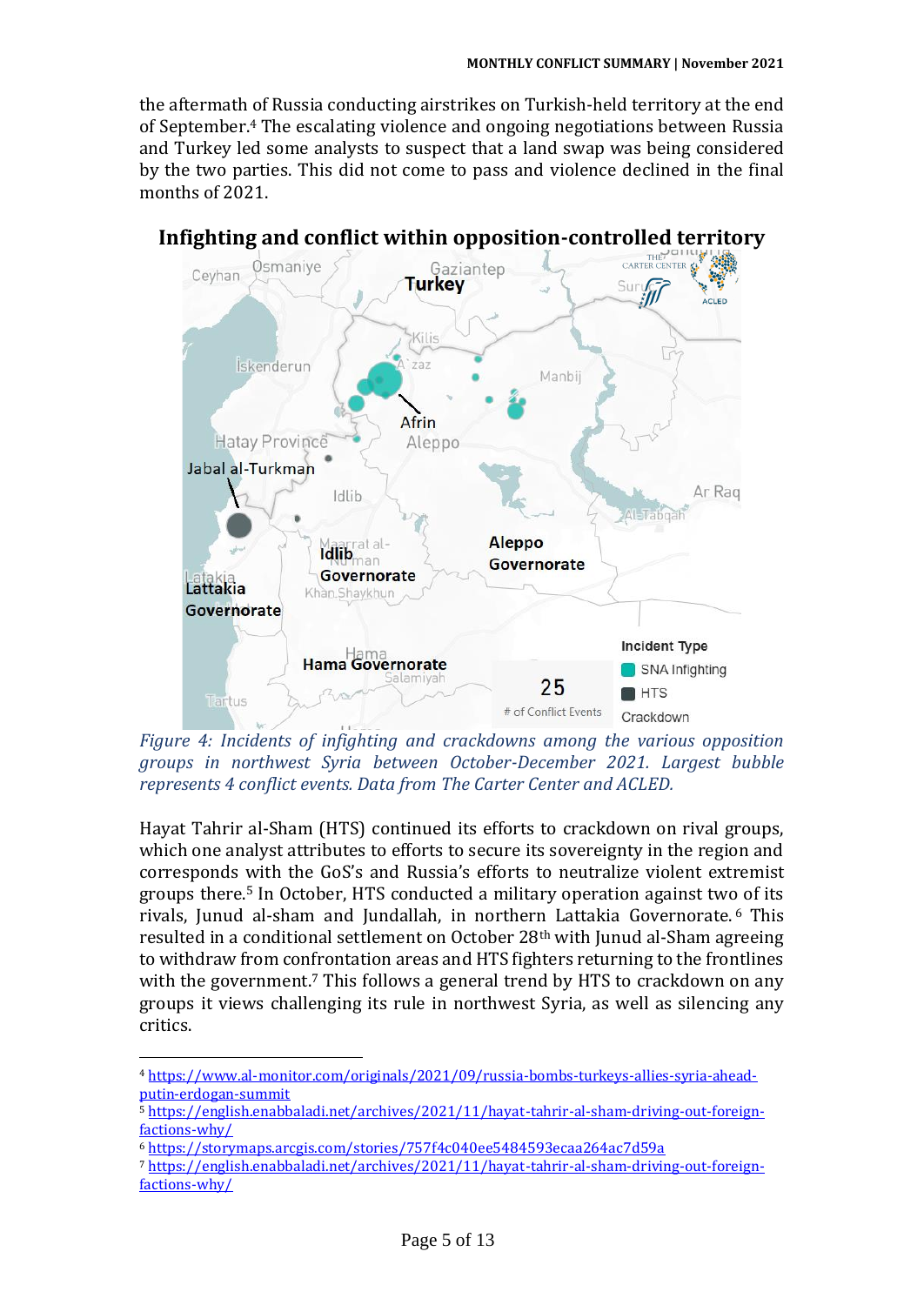HTS is staring down a likely financial crisis in the coming year. <sup>8</sup> Although implementing the Turkish lira as the de-facto currency in Idlib helped it to circumvent the direst effects of the economic collapse in government-controlled areas, the currency crisis in Turkey is taking a toll. HTS's attempt to shift over to the US dollar is a highly unstable and temporary options that will not help HTS prevent financial strains from having an effect. Furthermore, increasing economic strains in conjunction with limited resources will likely lead to an increase in infighting among intra-jihadist groups over territorial control. $9$ 



*Figure 5: The composition of the Azm Operations Room and Syrian Liberation Front of the Turkish-backed opposition's Syrian National Army as of 31 December 2021. Data from The Carter Center.*

The Turkish-backed Syrian National Army (SNA) continued to see infighting and attempts to unify its member groups. During the previous quarter, two new SNA subgroups were created: the Azm Operations Room and Syrian Liberation Front (SLF). Although both claimed to have no issues with one another, clashes between their member groups continued.

In October 2021, Azm created two new subgroups: the Revolutionaries and the Third Legion. As Azm consolidated its members, the SLF began to disintegrate. The same month, Suqour al-Shamal and 20th Division both left the SLF, with the former instead returning to join Azm. In November, the Suleiman Shah Brigade left the SLF and was incorporated into the Revolutionaries subgroup of Azm. By the end of 2021, Azm had emerged victorious in its rivalry against the SLF.

<sup>8</sup> <https://english.alaraby.co.uk/analysis/syria-2022-deadlock-violence-and-possible-famine>

<sup>9</sup> <https://english.alaraby.co.uk/analysis/syria-2022-deadlock-violence-and-possible-famine>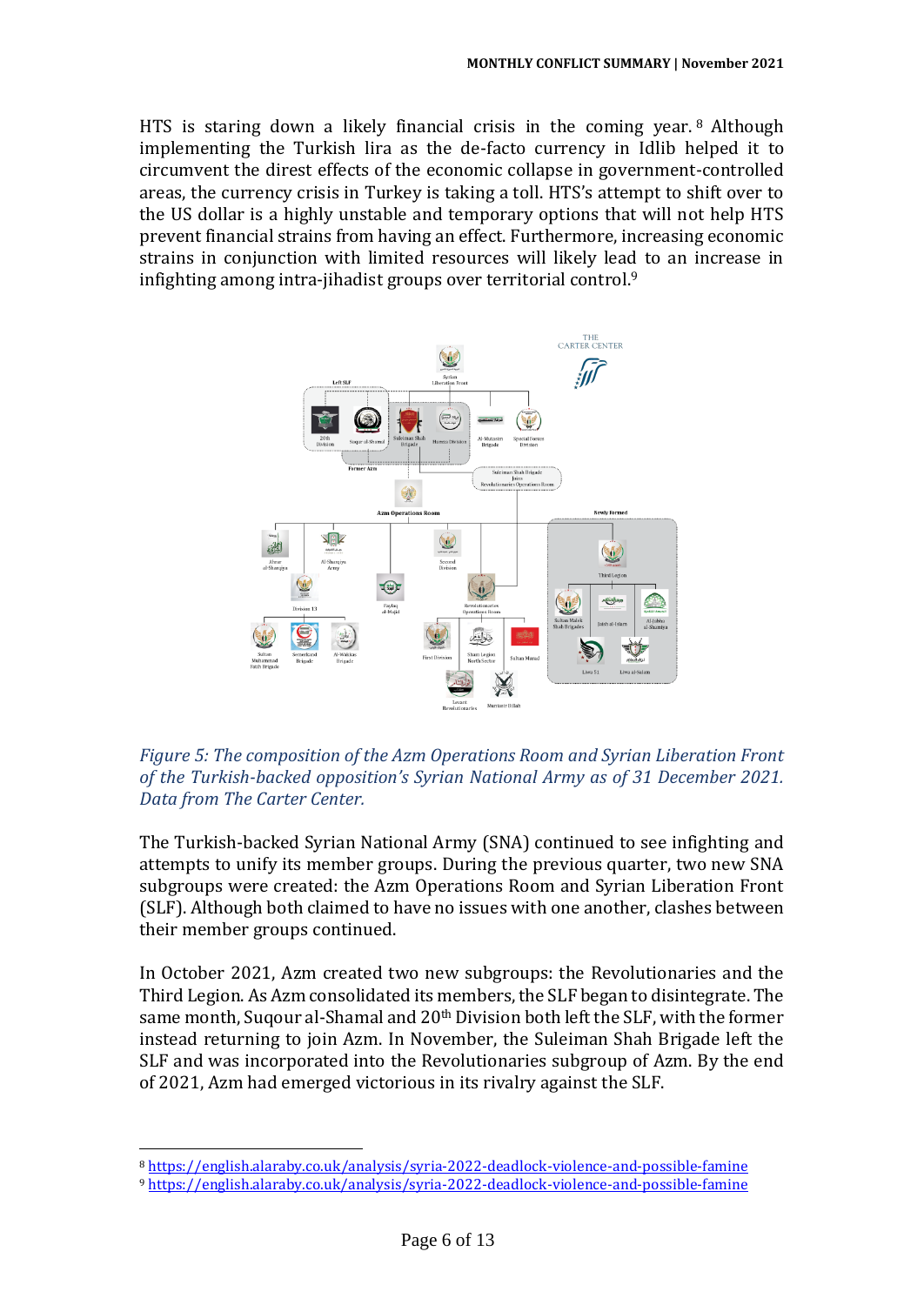Despite this consolidation, there are few indications that either Azm nor the rest of the SNA have managed to unify its member groups. Indeed, the absorption of groups like Suleiman Shah Brigade has led to additional trouble. The commander of the Suleiman Shah Brigade had made some comments favorable to HTS, compounding longstanding concerns about HTS's interference in SNA matters. An investigation into criminal allegations by the commander could potentially upend parts of Azm, or lead to a new round of infighting.

*The Carter Center has released a report on the developments within the Syrian National Army, which can be viewed in [StoryMaps](https://storymaps.arcgis.com/stories/a26567f1de4e4f27820e555fb5fce3b1) here or in [PDF](https://www.cartercenter.org/resources/pdfs/peace/conflict_resolution/syria-conflict/2022/state-of-the-syrian-national-army-march-2022.pdf) form here.*



*Figure 6: Conflict between Turkish armed forces and Turkish-backed armed opposition groups on the one side and the SDF on the other between October and December 2021. Largest bubble represents 27 conflict events. Data from The Carter Center and ACLED.*

During the reporting period, conflict between various Kurdish armed groups and Turkish armed forces and Turkish-backed armed opposition groups decreased slightly compared to conflict activity in the third quarter. In the fourth quarter, 170 conflict events were recorded, consisting of shelling, aerial bombardment, and clashes (69 in October, 38 in November, and 63 in December). Clashes between groups comprised 55 of the conflict events, with much of the activity centered in Tal Tamer, Ras al Ain, Afrin, Azaz, and Ain Issa subdistricts. Greater than 95% of aerial bombardments and shelling activity (115 events) was perpetrated by the Turkish side targeting QSD-YPG positions, 12 of which were Turkish drone attacks.

On October 11th, President Erdogan warned of potentially initiating military action.<sup>10</sup> In mid-October, Turkish aircraft dropped leaflets on Tel Rifaat urging civilians for 'cooperation' with Turkish forces as it prepared to commence unspecified military activity in the city at an unknown time.<sup>11</sup> In response to this, GoS armed forces sent reinforcements into Tel Rifaat to back up Kurdish People's

<sup>11</sup> [https://english.enabbaladi.net/archives/2021/10/is-idlib-at-the-threshold-of-military](https://english.enabbaladi.net/archives/2021/10/is-idlib-at-the-threshold-of-military-confrontation-or-a-turkish-russian-land-swap-deal/)[confrontation-or-a-turkish-russian-land-swap-deal/,](https://english.enabbaladi.net/archives/2021/10/is-idlib-at-the-threshold-of-military-confrontation-or-a-turkish-russian-land-swap-deal/) [https://www.al](https://www.al-monitor.com/originals/2021/10/syrian-government-forces-deploy-response-turkish-threat)[monitor.com/originals/2021/10/syrian-government-forces-deploy-response-turkish-threat](https://www.al-monitor.com/originals/2021/10/syrian-government-forces-deploy-response-turkish-threat)

<sup>10</sup> [https://www.al-monitor.com/originals/2021/10/syrian-government-forces-deploy-response](https://www.al-monitor.com/originals/2021/10/syrian-government-forces-deploy-response-turkish-threat)[turkish-threat](https://www.al-monitor.com/originals/2021/10/syrian-government-forces-deploy-response-turkish-threat)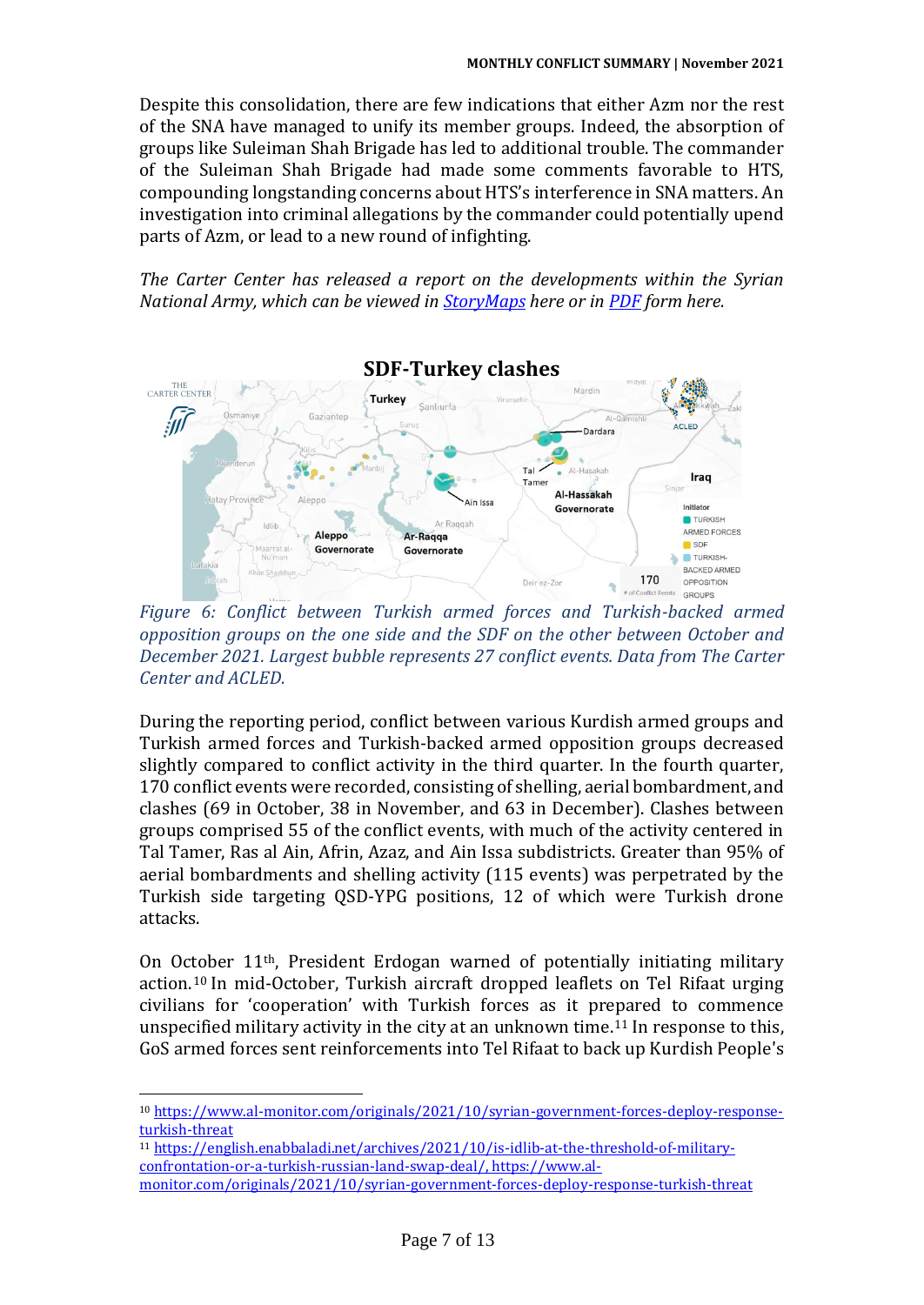Protection Units (YPG) which has control there.<sup>12</sup> In November, Turkish officials announced it was readying for a new fourth military operation in Syria, focusing on the Aleppo countryside, Ar-Raqqa, and al-Hassakah Governorates, to protect its southern border and create a 30-km wide buffer zone spanning northern Syria.<sup>13</sup> However, the planned invasion was staved off and violence decreased as U.S. and Russian diplomacy de-escalated the situation. Although an invasion is currently out of the picture, Turkey has placed increasing emphasis on its drone air campaign against the north of Syria, <sup>14</sup> striking Autonomous Administration of North East Syria (AANES)-held territory 11 times this quarter. The potential for escalation and further Turkish incursion still remains a key concern across northern Syria.

# **SOUTH & CENTRAL SYRIA**

During the last quarter of 2021, like in the Northwest, conflict activity decreased in southern and central Syria as compared to the previous quarter. A total of 276 conflict events were recorded, down from 414 conflict events recorded in the previous quarter. Dara'a Governorate remained the most active governorate in the region, accounting for 131 conflict events and over 50% of all conflict activity. Although this was a substantial decrease from the recorded 280 conflict events in the previous quarter during the siege of Dara'a al-Balad.

| <b>Conflict Events in South &amp; Central Syria</b><br>$(Q4 2021$ and Changes) |        |                      |  |  |
|--------------------------------------------------------------------------------|--------|----------------------|--|--|
| Governorate                                                                    | 202104 | Change from $Q3$ (%) |  |  |
| Dara'a                                                                         | 131    | $-149$ ( $-53\%$ )   |  |  |
| As-Sweida                                                                      | 24     | $+11 (+85%)$         |  |  |
| Quneitra                                                                       | 8      | $+1$ (+14%)          |  |  |
| South Overall                                                                  | 163    | $-137$ ( $-46\%$ )   |  |  |
| Homs                                                                           | 51     | $+14(+38%)$          |  |  |
| Damascus                                                                       | 5      | $-1$ ( $-17\%$ )     |  |  |
| <b>Rural Damascus</b>                                                          | 33     | $+1$ (+4%)           |  |  |
| <b>Central Overall</b>                                                         | 89     | $+14(+19\%)$         |  |  |
| South and Central<br>Overall                                                   | 252    | $-123$ ( $-33%$ )    |  |  |

## **Settlements in Dara'a Governorate**

<sup>12</sup> [https://www.al-monitor.com/originals/2021/10/syrian-government-forces-deploy-response](https://www.al-monitor.com/originals/2021/10/syrian-government-forces-deploy-response-turkish-threat)[turkish-threat](https://www.al-monitor.com/originals/2021/10/syrian-government-forces-deploy-response-turkish-threat)

<sup>13</sup> [https://english.enabbaladi.net/archives/2021/11/sdf-look-to-russia-for-support-against](https://english.enabbaladi.net/archives/2021/11/sdf-look-to-russia-for-support-against-turkey/)[turkey/](https://english.enabbaladi.net/archives/2021/11/sdf-look-to-russia-for-support-against-turkey/)

<sup>14</sup> <https://english.alaraby.co.uk/analysis/syria-2022-deadlock-violence-and-possible-famine>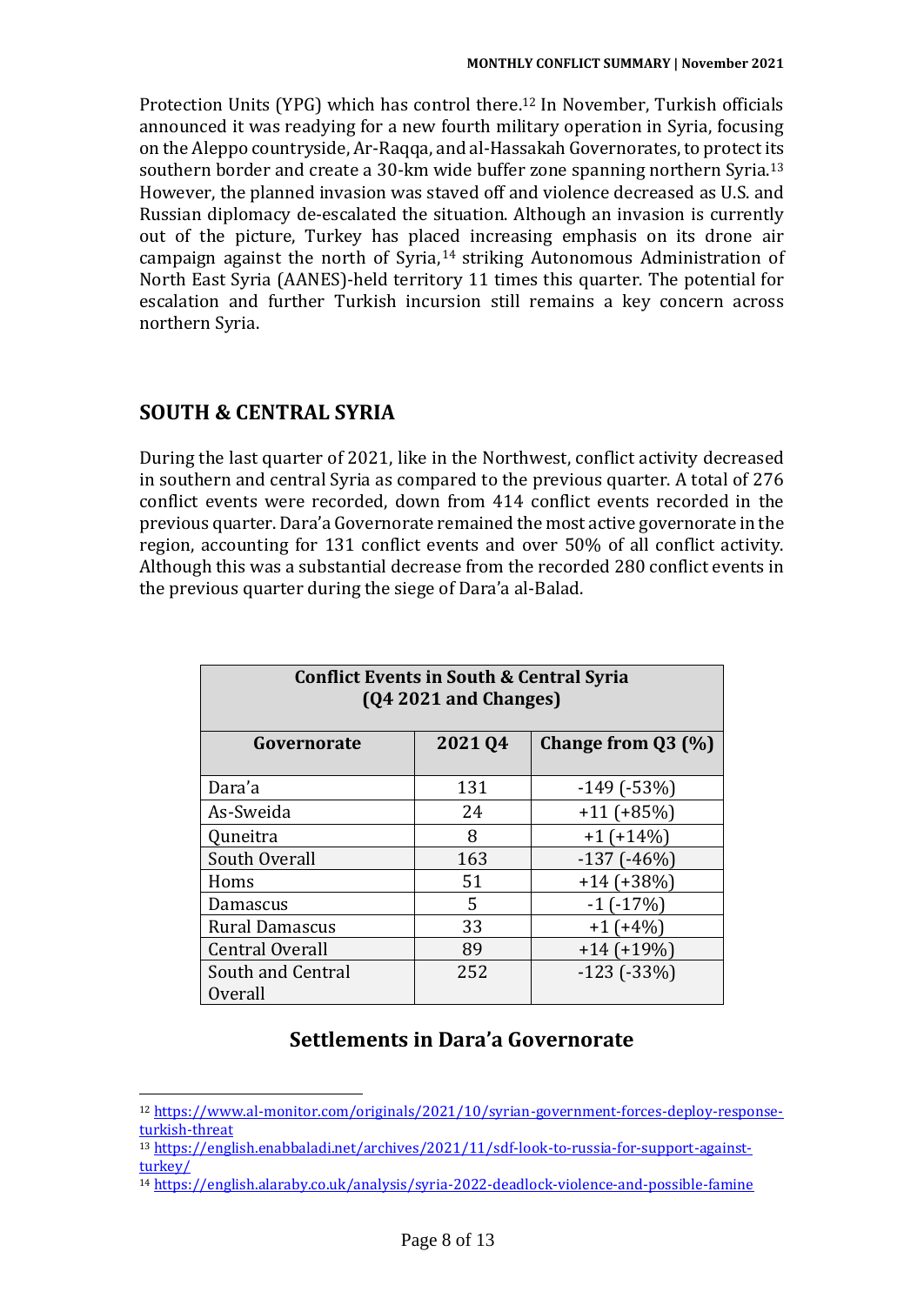The settlement agreements of 2018 occurred alongside GoS, Russian, and Iranian efforts to retake Dara'a Governorate. The Russian-mediated settlement agreements between the GoS and the armed opposition allowed some opposition groups to maintain some of their weapons and defer military conscription as long as they registered and reconciled with the government. However, rivalries among the different opposition leaders, GoS armed forces divisions, and attempts to undercut the settlement agreements had led to a slowly escalating cycle of violence, occasionally leading to sieges of cities and towns. Most of the sieges were resolved relatively peacefully with Russia and its former opposition allies often serving as mediators to prevent violence from escalating further.

The 2021 siege of the Dara'a al-Balad neighborhood of Dara'a city represented a break from past sieges. The July-September siege of Dara'a al-Balad between some former opposition fighters and GoS armed forces was the largest and deadliest confrontation in the governorate since the 2018 takeover. The siege (and corresponding violence throughout Dara'a Governorate) ended after a final agreement was reached on 5 September 2021. <sup>15</sup> The high levels of conflict in Dara'a al-Balad and interpreted Russian support for the escalation provided an opportunity for the GoS to implement new settlement agreements across the Governorate.



*Figure 7: New settlement agreements and sieges in Dara'a Governorate between 1- 31 October 2021. Data from The Carter Center and ACLED.* 

After the siege of Dara'a al-Balad, GoS armed forces, most notably the 4th Division led by Maher al-Assad, pushed for new settlement agreements across Dara'a Governorate. The new settlement agreements reportedly required additional men to register for possible military conscription, surrender more weapons, and increase the number of GoS armed forces checkpoints in the cities. This effectively increased the presence and power of GoS armed forces in governorate and

<sup>15</sup> <https://storymaps.arcgis.com/stories/9001a6b8a5254bdc9d32db642add3511>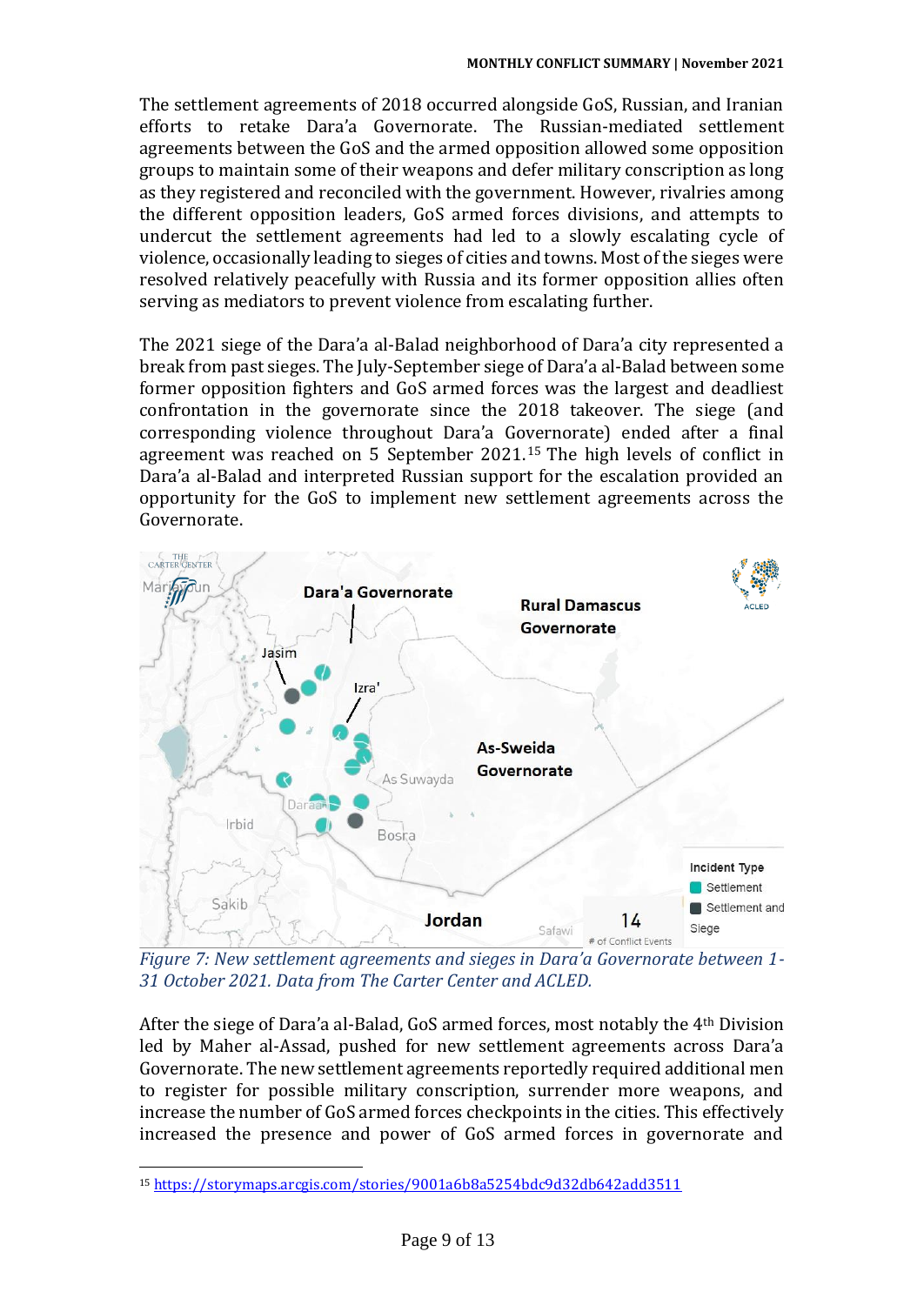severely curtailed the power of former opposition groups. Although the new settlement agreements largely avoided eastern Dara'a Governorate, stronghold of the Russian-backed  $8<sup>th</sup>$  Brigade of the  $5<sup>th</sup>$  Corps, it seems that the power equation in Dara'a Governorate has shifted. Similar settlement agreements were later implemented in GoS-controlled territory in Deir-ez-Zor Governorate (see below). Despite the new settlement agreements, attacks targeting GoS soldiers or former opposition fighters has not decreased.

# **Attacks against Former Opposition Fighters and GoS Armed Forces in Dara'a Governorate**



*Figure 8: Attacks against former opposition fighters and GoS armed forces in Dara'a Governorate in 2021. Data from The Carter Center and ACLED.*

During the reporting period, unidentified armed groups attacked former opposition fighters and GoS soldiers in southern Syria on at least 82 instances. Although the attacks are by unidentified actors, GoS officials and former opposition representatives blame each other for the attacks. This is a continuing problem for both actors, returning after a slight dip to 73 similar attacks last quarter during a drop in activity as all forces concentrated on the siege of Dara'a al-Balad.

Despite new settlement deals in Dara'a Governorate, reported attacks continued to rise during the last quarter of 2021. Dara'a Governorate accounted for 72 of the reported attacks. Notably, the reported attacks against former opposition fighters doubled from the 3rd quarter, with a total of 20 attacks. Among those who have been assassinated included prominent former opposition leader who had regularly come into conflict with GoS armed forces. <sup>16</sup> In the past, attacks by unidentified actors have led to sieges and high tensions between the former opposition and GoS armed forces. Early indications point to the failure of the new settlement to stem violence.

## **Confrontations in As-Sweida**

<sup>16</sup> <https://www.enabbaladi.net/archives/534679>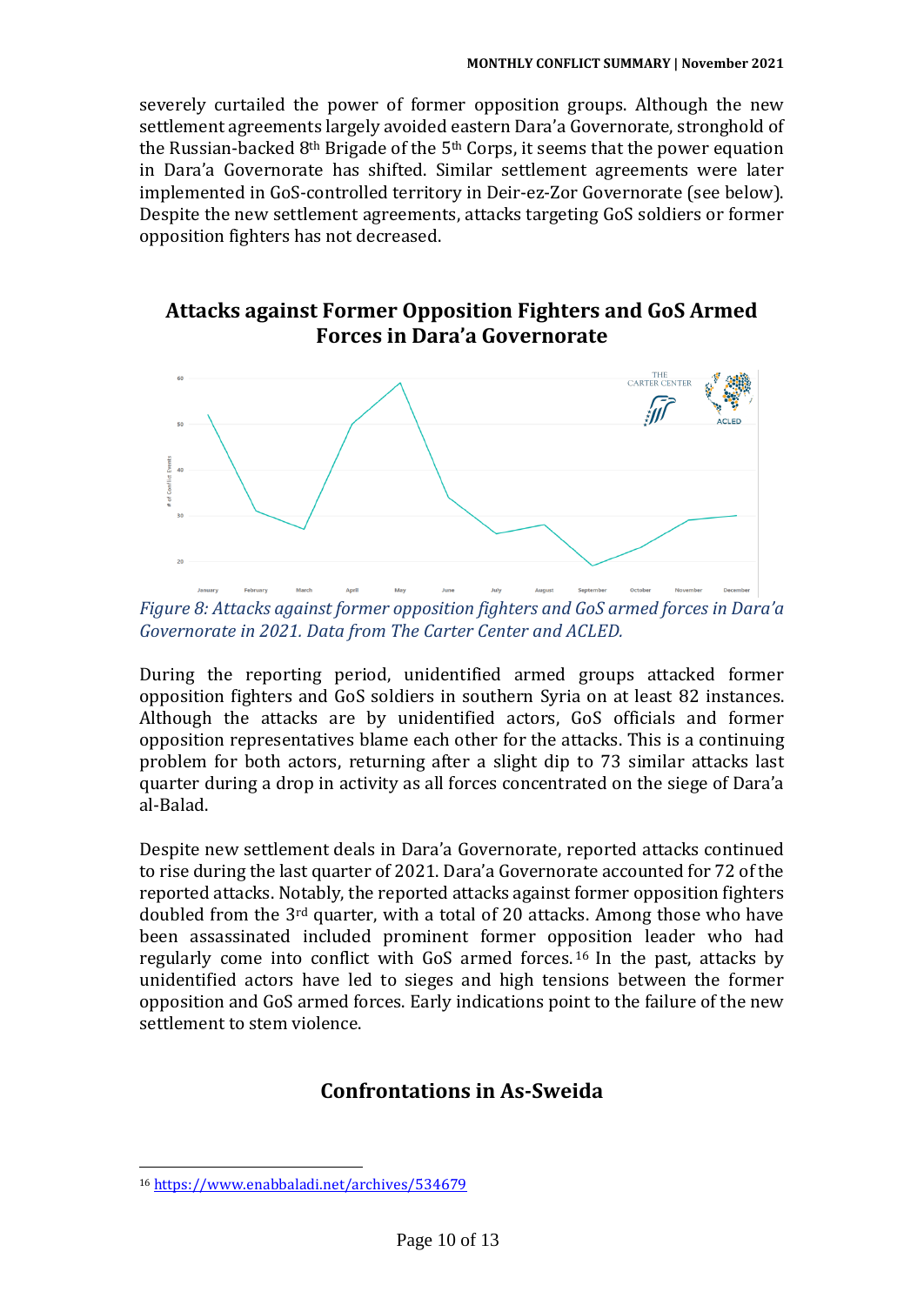

*Figure 9: Incidents between local As-Sweida militias against GoS armed forces and GoS-backed militias between October-December 2021. Data from The Carter Center and ACLED.*

Since its formation in July 2021, the Liwa Party and its armed formation, "The Counter-Terrorism Force" (CTF) has regularly confronted GoS armed forces, especially the GoS-backed National Defense Forces (NDF). In the previous quarter, tensions between the NDF and CTF led to standoffs and clashes between the two groups, particularly in Al-Raha and Al-Harisa in As-Sweida Governorate. During the final quarter of 2021, the CTF and NDF would clash multiple times in Al-Raha and Al-Harissa.<sup>17</sup> Particularly in Al-Raha, the deteriorating security situation led local members of the CTF and Men of Dignity armed group to form the "Al-Raha Youth Movement" to take over the security responsibilities in the town.<sup>18</sup>

In November 2021, tensions escalated after the NDF and local militias clashed over the latter cutting trees near a GoS checkpoint on the outskirts of As-Sweida city. The NDF would try to arrest the wounded militia fighters at a hospital in As-Sweida city, leading to multiple clashes as local militias fought back. The NDF and the CTF accused the other of instigating tensions and violence in As-Sweida city and nearby villages.<sup>19</sup> Another round of violence flared up in December 2021 as GoS armed forces mobilized around As-Sweida city. Local militia groups clashed with GoS armed forces after the latter reportedly shot at protestors.<sup>20</sup> Although conflict in As-Sweida is significantly lower than neighboring Dara'a Governorate or most of the regions in northwest or northeast Syria, the last two quarters have seen a notable increase in tensions between local armed groups and GoS armed forces. Despite avoiding significant violence throughout much of the Syrian conflict, anger and dissatisfaction at the GoS has increased in recent years.

<sup>17</sup> <https://www.enabbaladi.net/archives/524535>

<sup>18</sup> <https://www.enabbaladi.net/archives/517533>

<sup>19</sup> <https://www.enabbaladi.net/archives/527504>

<sup>20</sup> [https://www.enabbaladi.net/archives/533812,](https://www.enabbaladi.net/archives/533812)

<https://www.enabbaladi.net/archives/533629>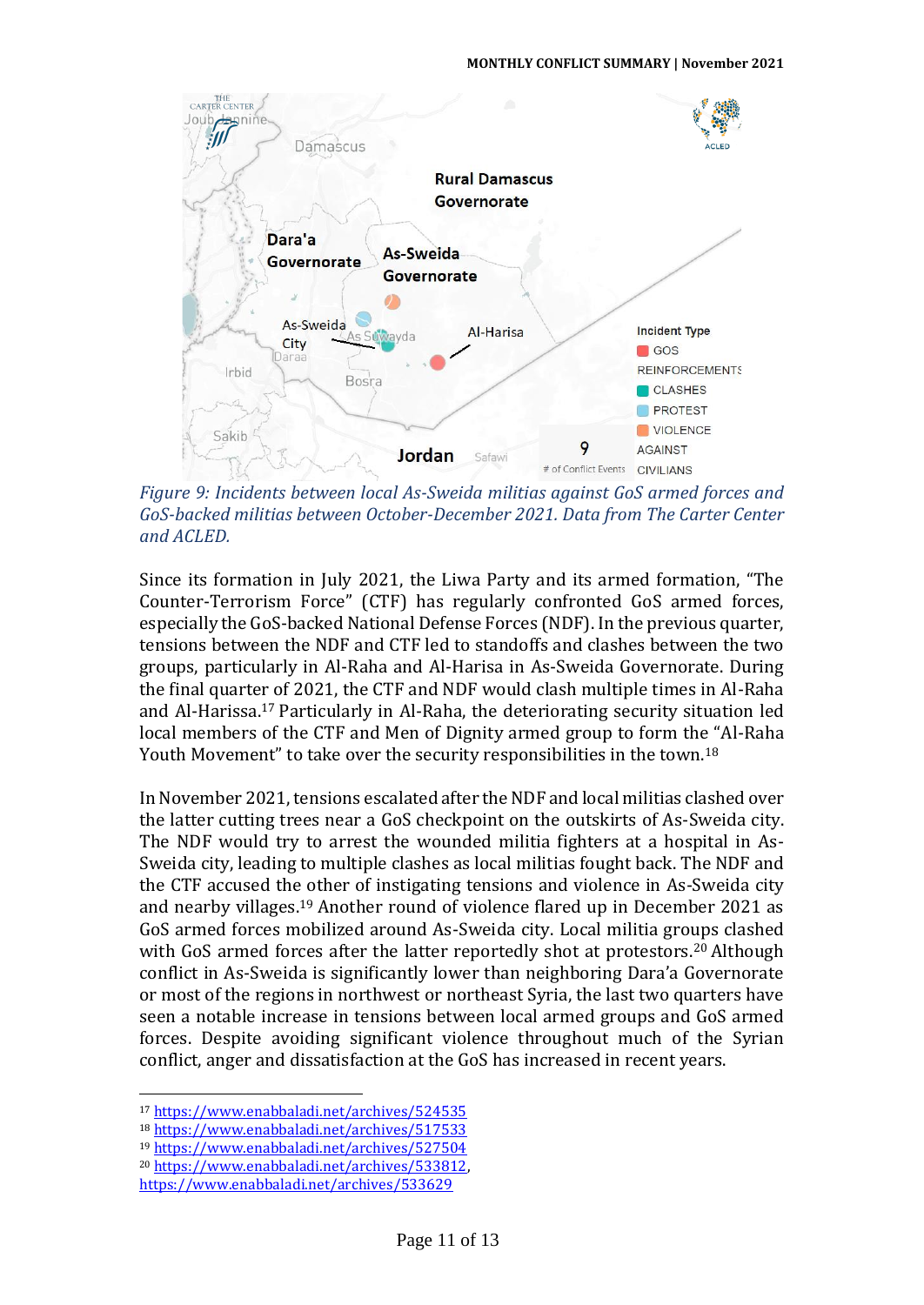# **NORTHEAST SYRIA**

Unlike the two other regions covered above, conflict intensity rose in northeast Syria during the final quarter of 2021. Recorded conflict events rose from 828 last quarter to 895 in the final quarter of 2021. The increase in conflict activity was partially due to the increased reports of ISIS-related conflict events. A breakdown of these events is collected the table below:

| <b>Conflict Events in Northeast Syria</b><br>(Q4 2021 and Changes) |        |                      |  |  |
|--------------------------------------------------------------------|--------|----------------------|--|--|
| Governorate                                                        | 202104 | Change from $Q3$ (%) |  |  |
| Deir-ez-Zor                                                        | 282    | $+49 (+21%)$         |  |  |
| Ar-Raqqa                                                           | 261    | $+10 (+4%)$          |  |  |
| Al-Hassakah                                                        | 352    | $+8 (+2%)$           |  |  |
| Northeast Overall                                                  | 895    | $+8\%)$              |  |  |



*Figure 10: Incidents involving ISIS between October-December 2021. Largest bubble represents 37 conflict events. Data from The Carter Center and ACLED.*

During the last quarter of 2021, ISIS-related conflict events increased across Syria, reverting from the downward trend evident in the previous quarter. As noted in the third quarter report, analysts believe that the previous downward trend was